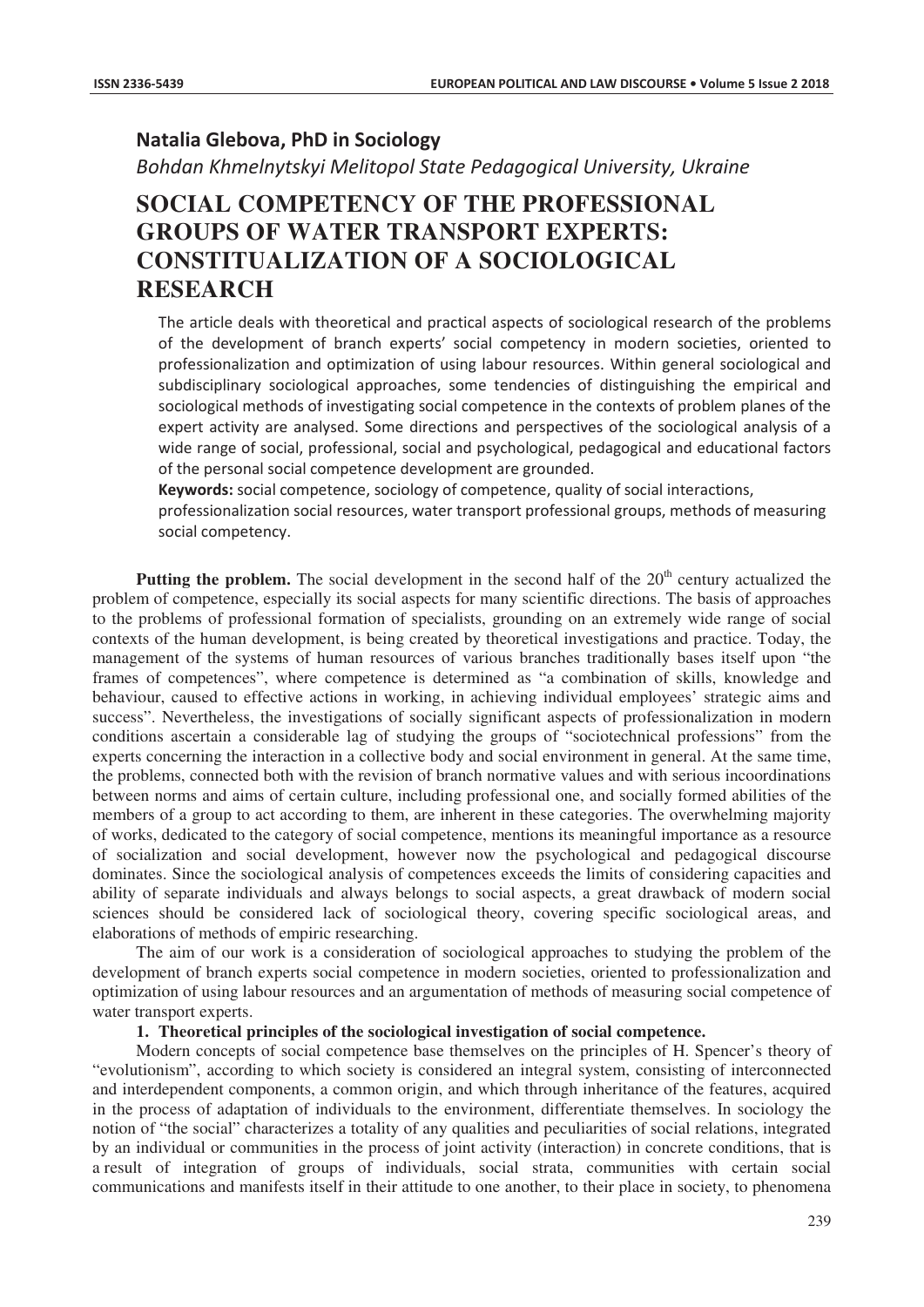#### **ISSN 2336-5439 EVROPSKÝ POLITICKÝ A PRÁVNÍ DISKURZ**

and processes of public life. According to M. Weber, the social is orientation to another person, to a proper reaction. In accord with the definition of the sociological dictionary, the notion of "competence" characterizes fundamental abilities (knowledge, etc.), qualities, inherent in social actors, who are "qualified" participants ("members") of social contexts (Collins, 1999, p. 317). In the vocabulary of institutions and scientific societies of the European Union the term "competence" (in the plural "competences") is mainly used now (see: Social competence refers to personal), in US scientific texts there are both "competencies" and "competences". With necessity of distinguishing within the category of "competence" subcategories, key, basic, general, cross-cultural, etc. "competences" are shown, sometimes the term of "competences" (i.e. the plural of "competency") is used.

The mentioned above allows to state that the terms "competence" and "competency" are today in mass use of all spheres of man's activity (both in the social activity and in the technical one). Since the terms themselves have not a fixed amount of notions, the most customary should be considered the following definitions:

Competency is in fact on assessment/self-appraisal of actual/potential correspondences of various individual psychological qualities/virtues of personality to the demands/expectations of a certain specific sphere of human activity.

Competences/competencies are components of competency which considerably differ in many branches by the forms of manifestation and methods of appraisal.

In their investigation "Future Work Skills 2020" the experts of the Institute for the Future unconditionally give the first four positions of the 10 most important skills for success in the professional activity for the nearest time to the qualities which immediately touch socialization of an individual and the level of his individual social consciousness (properly, social competences), namely:

– understanding the senses of activity as a skill of the critically necessary for taking decisions;

– the development of social intellect as a factor of competitive advantage and building up successful cooperation and professional mutual relation of personality with others;

– the power of apprehension without limits and rules; adaptive mode of thinking as means of "situational adaptivity";

– the ability of responding to unique and unexpected circumstances;

– the development of intercultural competency as an adaptive factor in the conditions of globalization as a motive power of innovations, realizing through the combination of individuals of different cultures, age, with different skills, style of working and thinking in professional teams (Future Work Skills, 2020).

W. Hutmacher gives the contents of five key competences, approved by the Council of Europe, where side by side with intercultural, multimedia, communicative competences and competence of selfdevelopment, the social competence takes one of the first positions (Hutmacher, 1997, p. 124-123). Mentioning that the theory of social competency is till now developing chiefly within individual scientific directions of the humanities in the conceptual channel, worked out by K. Rampus from the social and psychological point of view (Rampus, 1947), it is supposed that just competences/competencies determine or are the reason of the quality of doing duties; today most researchers are inclined to think that the problems of the competency approach is most tightly connected with the problems of sociology (Ksenofontova, Pekhova, 2014, p. 194-206). In spite of the fact that a subdiscipline, dedicated to the problems of competence, has not yet been distinguished up to date, with the development of sociological thought researchers fully worked up the components, constituting the structure of the notion of competency in the synthesis of sociological traditions of M. Weber and E. Durkheim, the theory of structural and functional analysis of T. Parsons and R. Merton, proving the institutional mechanism of subject's vital activity in the process of mastering the social system content on the whole and components of its structural elements. We also refer A. Schütz's phenomenological sociology and G.H. Mid's and H. Blumer's symbolic interactionism, P. Sorokin's fundamentals of the theory of social stratification and social mobility to the inquired concepts about grounding the sociological tradition in the consideration of social competency. The development of the mentioned approaches was accomplished within the theory of social systems as reproduced social practices in the works, written by E. Giddens, M. Archer, P. Burdier, D. Lockwood. N. Mowzelis, P. Shtompka and many others. The important place among theoretical conceptions, concentrated on solving the problem of social competency as potencies of an individual (a subject of an action) and social structure, belongs to E. Giddens's theory of structuration, that enables to describe an interaction of structures and social action, basing itself on the adequate explanation of mutual constituting influences of people/agents and society/social structure, as long as the actions of an individual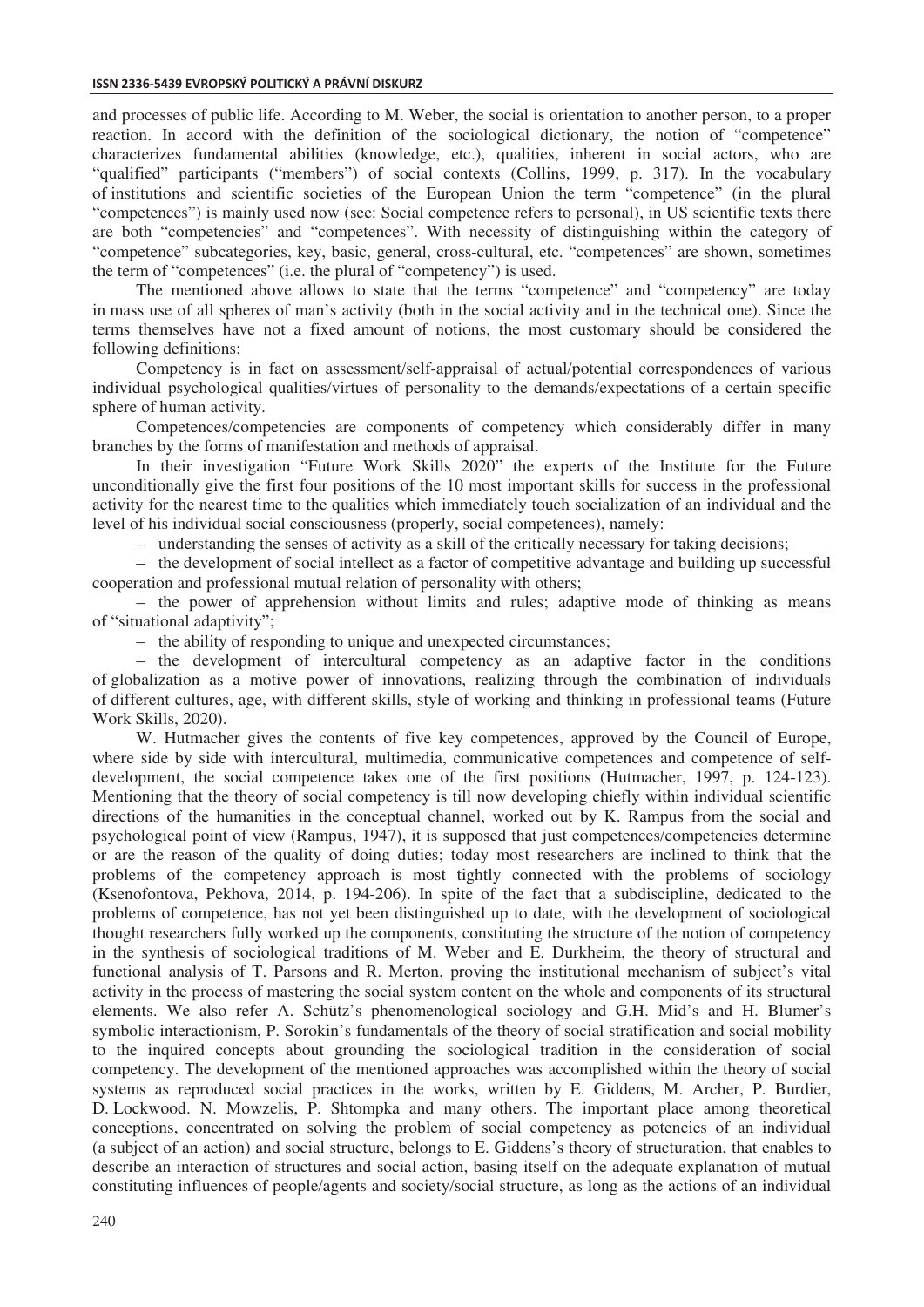are social. A. Garfinkel's ethnomethodology, E. Hofman's sociology of everyday life, the theory of communicative competency in interactions in U. Gabermas's concept are also very important for us.

Social and economic components and social and cultural constituents of meaningful filling the category of "social competency" are explained in N. Elias's socializational concept (Elias, 2004, p. 150- 156) concerning "mutual socially generated needs" of an individual and public formations being realized through education and socialization, and afterwards "they require a consideration of various connections of individuals and cause the formation of those special social configurations which generate common rules of behaviour which are, in their turn, actualized in exclusively specific kinds of social acts".

Considerable changes in social standards of interaction both of exclusively anthropological, psychological and sociocultural and political origin (ethnocultural, mental, confessional, ideological, etc. character, as well as in moral and ethical aspects to a great extent activated scientific researches of social and psychological aspects of social competency within the theories of "social perception" (G. Bruner), "social thinking" (D. Mayer's, J. Godfrois), "social talent" (H. Alport), "social intellect" (M. Argyle, G. Gilford, E. Thorndike). The maim principles of the theory of social intellect, determining social intellect and social competency as a factor of forecasting interpersonal relations, achieving success and influence in the mutual relation (Thorndike, 1920, pp. 227-235) and as a system of knowledge of social reality and an individual, as a system of complicated social skills and practices of interaction, scenarios of behavior in typical social situations (Argyle, 1981) develop in modern interdisciplinary approaches to the problem of social competency.

Thus, the category of competency can meaningfully be characterized as a representative structure of "the processes of motivating to competency and combining the competence with the efficiency of its realization". So, since the activity of individuals belongs both to subjective factors of influence and to standardized forms of implementing appropriate knowledge and skills, the study of social competency in branch institutional contexts, in which productiveness of activity is a certain side of competence, now consists in focusing social shades in sociological interpretation of economic competence as well as its instrumentalization in different social and theoretical contexts with taking into account points of view and interests of subjects of social interaction, so far as the latter ones "… in modern educational contexts and institutes … are not usually reflected in a different way" (Knoblauch, 2010, pp. 237-255).

At the same time, the principle sociological directions of studying functional parameters of competency acquire a more precise scientific definition, displaying insufficiency of the consideration of the parameters of conformity/non-conformity to external social criteria and social and economic limitations, orienting the study of social competency within sociology of labour and professional groups towards the indices of successfulness and effectiveness of a subject in the contexts of competition factors (Pfadenhauer, 2010, pp. 149-172), which enables to include such components as "ability", "readiness", "responsibility" to its markers and to refer properly the quality of social interactions to the object of sociology of competence.

#### **2. Sociological aspects of investigating social competency of professional groups**

In the context of considering above-professional social connections, N. Luman's idea of situationality of forming results of social interaction, depending on the success of carrying out a communication, is important. Foreseeing in the "Theory of professions", the fact that jurisdiction of some professions for certain fields of responsibility is legalized by corresponding professional knowledge and skills of solving concrete problems, N. Luman combines two meaning of the concept of competency concerning organizations, in which the notion of competency "performs two very different functions both in technical and in hierarchical senses" (Luman, 2006). On the one hand, the question is about abilities, first of all, cognitive and motivational, which are to a certain extent perceived both by their carrier (executor) and by a person who orders a certain task. On the other hand, it is mentioned that though just technical competencies of individuals, gained by them in the system of education, constitute a basis of the professional environment and organizational system, hierarchical competencies proper within the framework of professional branch structures certifies a social mission of this activity by inwardly erected and fixed positions from the very beginning. This aspect points out at the function of competency, connected with addressing demands in the social sphere of communication (see: "Society without confidence", 2014, edited by E. Holovakha, N. Kostenko, S. Makeiev).

The factor of social competency is actualized in P. Bourdier's and F. Fukuyama's concepts of social confidence as a peculiar social world and field of the interactions of social agents, and in sociological interpretations of social aspects of T. Schultz's and H. Becker's theory of human capital. It is evident that the idea of the theory of human capital by T. Schultz, consisting in the fact that "acquiring knowledge and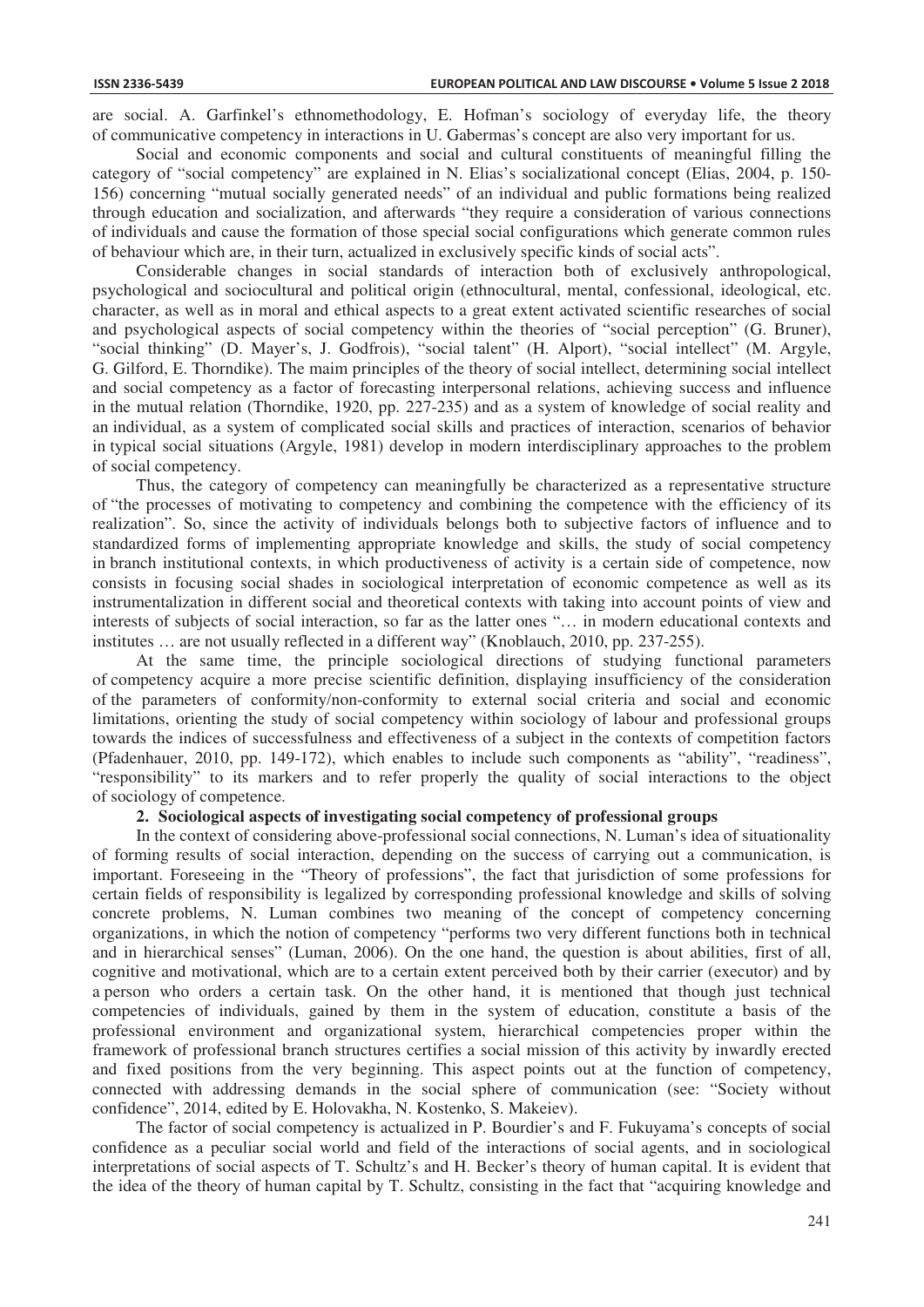skills in the process of education cannot be considered as consumption, but it should be considered as investing … in you yourself" (Schultz, 1961, pp. 1-11) proves not only economic component of sociological understanding the category of social competency in the structure of studying the interdependence of individuals. For our work P. Bourdier's statement concerning social functions of personality social competency as a variation factor of individual's rational behavior and implementing his own life strategies concerning "compensational" forms of recognition on the part of official institutes and its role of symbolic resource, with which the possibility of innovations and constructing new positions are connected, is important.

The consideration of the evolution of sociological approaches of various scientific schools and theoretical directions makes it possible for V. Pohribna to conclude that modern professionalization is "a social mechanism of differentiation and specialization that functions as a means of the development of labour content, where professional competency, ethical code, a mechanism of intraprofessional control, specific professional culture, etc. acquire great significance" (Pohribna, 2008, p. 192).

Today, competency aspects of social interaction as a factor of the formation and development of professional groups are in different ways an object of the analysis of sociology of a profession, sociology of labour as well as economic sociology (in the context of the analysis of labour market) (Social dynamics …, edited by V.F. Mansurov, 2007). Substantiating the definitions of competences from the sociological point of view as socially demanded qualities, manifesting themselves through various communications and interaction or testifying about a social object of direction, Thomas Kurtz (Kurtz, 2010, pp. 7-25) distinguishes, in working out a concept of competency in sociology, three fundamental approaches: as forms of organizing some social knowledge, as forms of organizing communicative skills and as forms of counteracting ignorance, that is a feature of the integrative approach to social competency through the combination of considering social coordination interaction, identity and presentation. Th. Kurtz's systemic and theoretical approach to the problem of social competency expects a wide research of the process of professionalization of all labour activity spheres, since the professional group becomes a universal social institution, and the appliance to it becomes the main means of social identification. The social behavior of professionals in modern conditions comes out as an important factor of forming new models of professionalism, professional institutions and other elements of market order, and social competencies become an object of social constructing on the part of professional groups themselves, which demands understanding these processes and working out models of the analysis of the structure of social behavior strategies in professional groups and its approbation. That is why, both patterns of vertical mobility of professionals in the period of social transformations (Semenova, 2017, pp. 157-178) and the correlation of social and economic behavior of professional groups at the labour market are actively investigated, which enables to draw a conclusion about the attractiveness of working out a model of social and professional competency (Zimniia, 2008). In our opinion, just the sociological discourse of subject-subject interactions of individuals has to determine a complex of factors, requiring a sociological description as a practical effect of such interaction on the individual level, as well as an effect of appearing "social and competence relations" as a new subjective reality in the process of group interactions of individuals, that under certain conditions comes out as a form of finding a balance of social confidence by an individual, supplementing an institutional regulation of socializational aspects (Abramov, 2007, pp. 32-53).

The results of the analysis of scientific and methodical sources concerning the researched category of social competency, its meaningful filling, peculiarities of manifestation and use, value aspects give all reasons to assert that the key notions for its definition are "capacity", "ability", "readiness", and also such features as successful coordination, solving problem situations in the process of interpersonality interaction, playing social roles, society, environment, direction to the development of social competency characteristic of a specialist provides for the efficiency of personality's reacting and his achieving real aims in a certain social context with using corresponding methods for this (Raven, 2002, p. 21). In the context of our task we will indicate that social competency, as a complex personality system characteristic, is a priori of social character and forms under the influence of society. Many experts reasonably think that the notion of "social competency" is inseparable from the notion of "professional competency", since the formation of social competency of a grown-up personality is impossible without his formation as a professional specialist (Zimniia, 2008).

The investigation of social competency of last years, connecting in many factors the consideration of causes of socialization of an individual with the structure, content and specific character of the professional activity, enable us to confirm the significance of constitualization of the category of social competency as an object of a sociological subdiscripline for improving the system of knowledge about man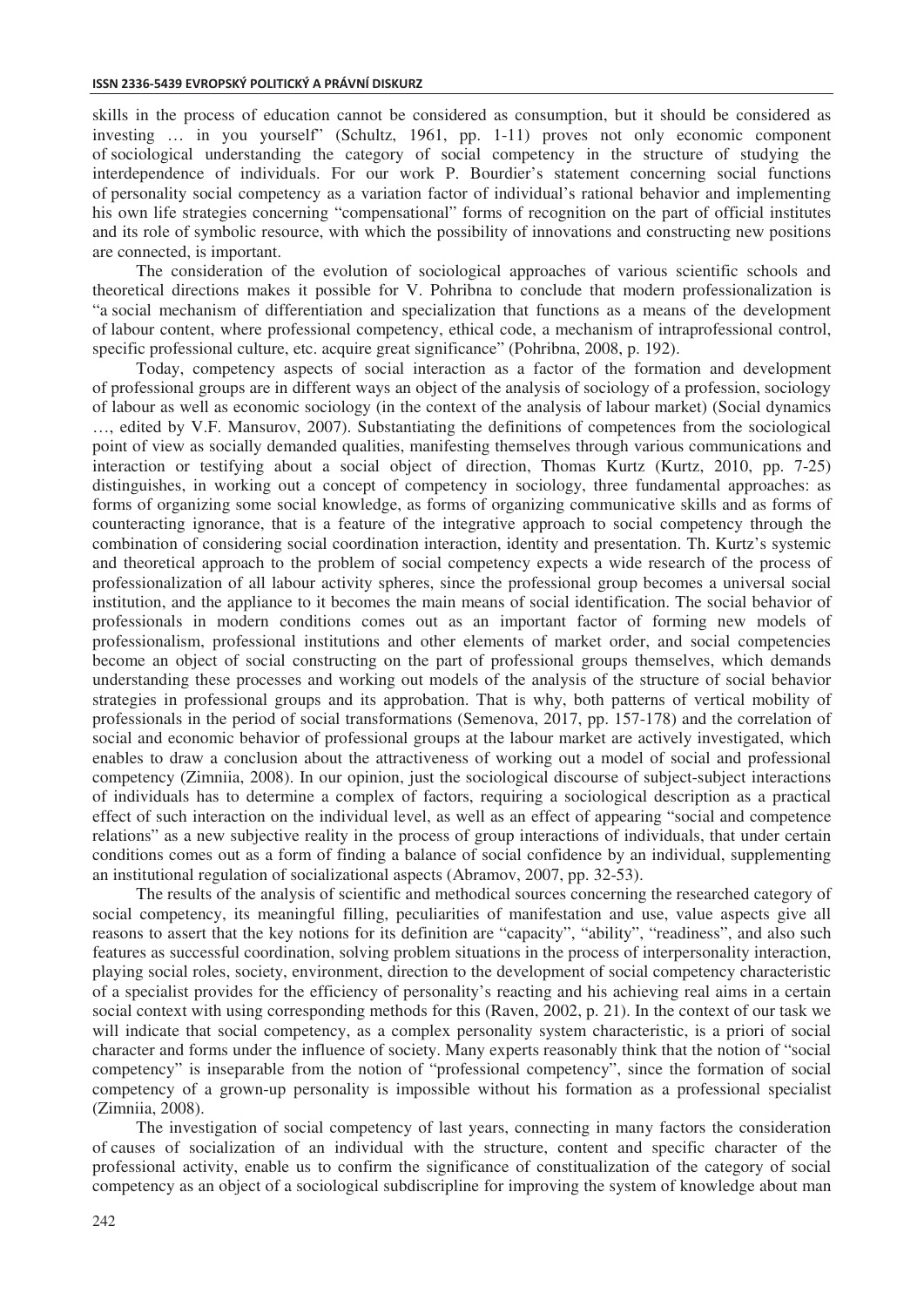as a subject of individual and group coordination with other groups and individuals for securing professional efficiency of this interrelation. The data of the fact that:

– not only the professional development proper, but also the professional branch appliance of an individual stipulate the structure, functions and peculiarities of a certain social competency,

– in the process of the specialist's professional development of the professional system "man-man" the process of gaining knowledge gives place to the processes of understanding, assessment and comprehension, behavior and communication, are important for such a research.

The category of "social competency" can be a marker of characteristics and ability of an individual to build up and support interpersonality relations both in stable collective bodies (a job, partners, a family, friends) and in wider situational and fragmentary dealings. The analysis of history of sociological theorization gives every reason to assert about the development of the tradition of conceptualizing the problem of social competency in U. Kanning's concept of "socially competent behavior"' where the "behavior of a person, who does his bit in a concrete situation for achieving his own purposes and at the same time social acceptability of personality's behavior remains", is examined (Kanning, 2003). In accord with the above-analysed concepts, U. Kanning's model, connected with his structural model of social skills, where in addition to the perceptive and cognitive sphere of social competence the motivational and emotional sphere as well as the behavioural sphere are added, in studying the motivational and emotional sphere takes into consideration the influences of the indices of emotional stability, prosociality and value pluralism of personality and importance of these components for studying the behavioural sphere of personality through such personality's qualities as frankness, reliability, pliability of actions, communicative skills, self-control and behavior in a conflicted situation (Kanning, 2002, pp. 154-163). To our mind, it is important that, according to the revealed interdependences, every separate element of the model is functionally correlated by the individual's moral consciousness level on condition of taking into account other important phenomenological characteristics of a researched occurrence. As we can conclude, U. Kanning's model combines in itself the main complex parameters of our examined sociological approaches to the consideration of social competency of experts in the following positions of:

– the availability of personality self-appraisal and perception of another personality;

– perspective individual intentions;

– perceiving the need in controlling one's own actions and actions of other subjects of coordination, based on knowledge and responsibility for actions.

At the same time, the proposed distribution makes it possible to find out a certain autonomity of the distinguished positions of the perceptive and cognitive sphere, the motivational and emotional sphere for investigating.

#### **3. Peculiarities of sociological research of social competency of the water transport professional groups**

As we can conclude from the above-mentioned material, one of the most important characteristics of training a specialist in the field of water transport, like every social system, is its structure as a totality of stable connections between the components of an object of training which guarantee its integrity and identity of the process of professional self-realization. Since the personality within a professional stratum, who undergoes some social changes, is simultaneously both an object and a subject of social transformations, the position of man, forming as a professional in a complicated entanglement of social ties, can be analysed on the grounds of well-known sociological referents, which lay stress on man's perceiving the peculiarity of his social status and social consciousness during self-realization in professional surroundings.

Sociological delimitation of the subject field of researched problems assures heterogeneity of approaches and variety of spheres of water transport experts, especially the professions, directly connected with sea transport, certain problems of defining an object of sea sociology (Fields of Studies, 1973) and different foreshortenings of enlightening immediately the problems of "seafarers", seafaring communities, peculiarities of surroundings, social problems of seafarers' employment, relations of production in the conditions of prolonged navigations, etc. In world literature the term of "marine sociology", or "maritime sociology", has recently acquired greater use and popularity, gaining an utter recognition and approval in sociological published works and apprehending by researchers side by side with such terms as "marine medicine" or "marine psychology". Keeping to the approach integrity by means of distinguishing "sea themes" into subdisciplinary sociological science, despite all difficulties and methodological risks, connected with heterogeneity of investigated aspects of "seafarers", certifies gradual distinguishing from a wide range of interdisciplinary investigations just a professional sea component of sociocultural character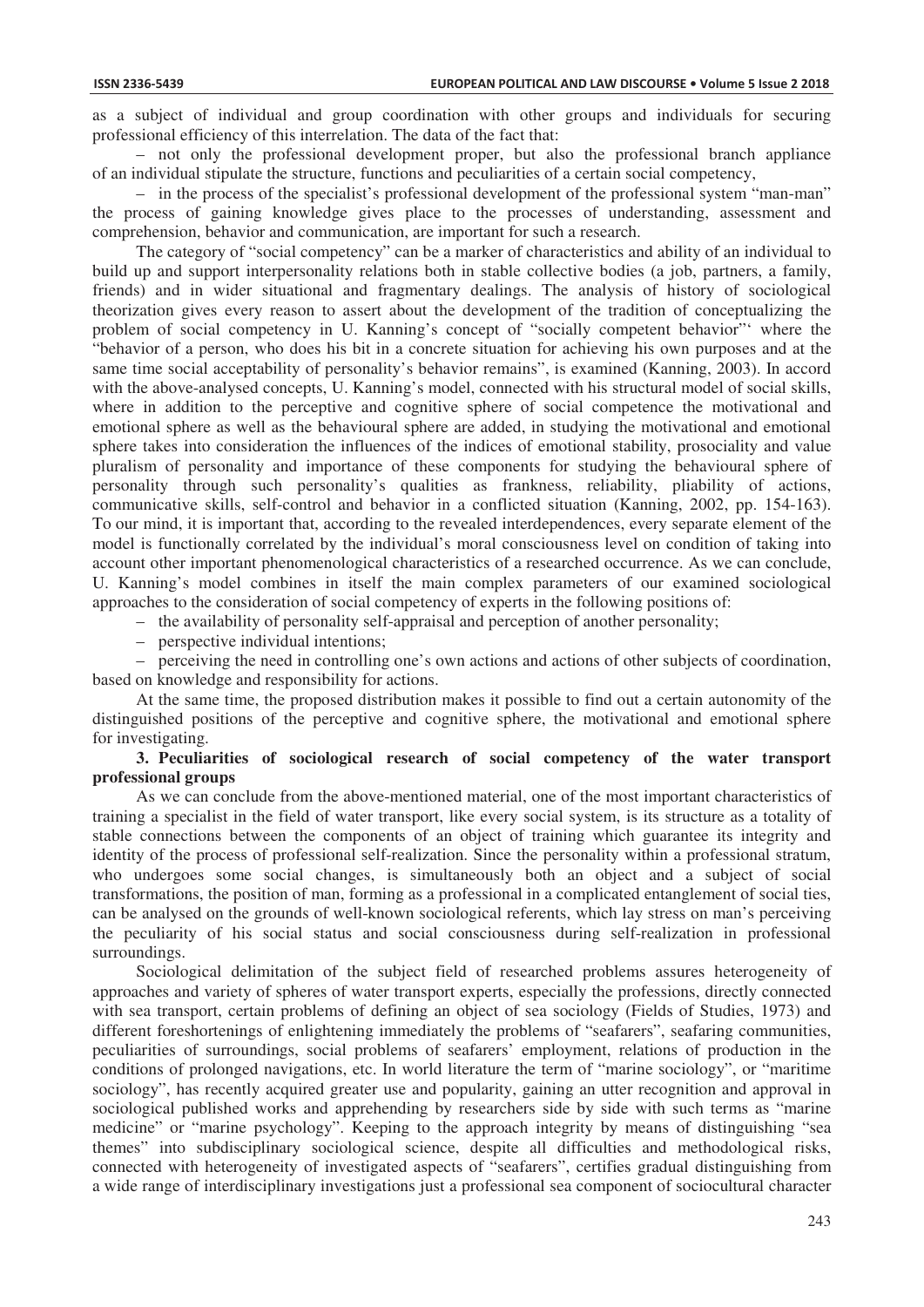(Janiszewski, 1983, pp. 35-59). In any case the question is in separating the water transport specialists (seamen) from other social and professional categories of marine economy both by objective criteria of professional activity and by subjective (mental) characteristics (Janiszewski, 1971, pp. 123-147), that points out at the need of extending sociological researches of social communities, whose members work in these conditions (Matejko, 1964, pp. 61-124). In researchers' opinion, the reason of such a separation is a deep specific character of stability in social characteristics of professional strata and communities, orienting towards professional activity at sea, both of the mental factor of their social consciousness and of the formation of an integral pivot of this peculiar type of personality's sociality and sociological culture, that is historically produced by the specificity of upbringing and professionalization of the mentioned occupational group (Matejko, 1964, p. 36). To our mind, the knowledge, that develops, is given over and remains in social situations, also forms the specific character of such a selection; as a result, it becomes a basic reality for competencies of man, since in our case concerning a water transport expert, we deal with the analysis of social constructing the reality of "seafarers", whose world is perceived as such that consists of a lot of realities, among which "sea" as a reality of everyday life and, in some sense – a basic factor of the professional "intersubjective world" that is shared with other people (Hliebova, 2016, pp. 9-19).

Grounding on the material, set forth in the first parts of our article, we have every reason to assume that strictly the development of social competencies, agreed upon the demands of the times, has also always been one of the motives of the fact that in sociology new subdisciplines were gradually separated, whose cognitive horizon was essentially restricted by investigating a cert5ain sector of social reality exclusively because of scientific requirements, making it possible to discover sociological qualitative characteristics and quantitative parameters of a watched object more and more exactly. At the same time, the specific social thing, that can in our case become an object of researching the water transport professional stratum and a sociological subdiscipline, appears in the process of people's coordination, which is usually determined by the differences of their place and role in concrete social relations that manifests itself in different treatment of individuals and groups of individuals to the phenomena and processes of social life. Therefore, in this case the task of sociological science in the procedure of finding out social competencies of a certain professional category (Cheetham and Chivers, 1998), from our point of view, lies, first and foremost, in their typologization, studying the connections of functions in the structure of typologized object's activity on the level of regularities, gaining a concrete piece of knowledge about the mechanisms of its functioning and a form of manifestation in professional coordination for purposeful managing them. Then, for understanding the investigated problems of social competency both from the structural and dynamical points of view we need some criteria for its distinguishing for a certain social and professional category in the light of the data in different divisions of sociology – sociology of upbringing, sociology of family, sociology of education, water transport sociology, sociology of social communities (territorial, social and professional categories), sociology of various social processes (e.g., integration or disintegration, labour migration, etc.).

In our previous works, concerned wide sociological contexts of researching peculiarities of professional subcultures (Hliebova, 2016, pp. 54-67) and conditions of the development of social competency (Hliebova, 2016, pp. 71-75), we mentioned that a definition of the subject compels us to consider the social object in the light of such quite unusual for home sociology categories as social "marine subculture", properly purposing typology and generalization of wide social characteristics of a branch expert by means of "marine sociology". The appointed factors enable to speak about a more detailed investigation of the formation and development of this "social subculture", connected with navigation professions taking into consideration their long-rangeness and requirement at the world labour market for a long time. That is why, the research of "life world" of this stratum on the basis of "intentionality", where the "intersubjective world" paradigm plays an important part and is described by means of the construct about "mutual prospects", is methodologically important. The sociological theory, based on studying the structure of social action motives, forms and methods of everyday consciousness, the structure of human communication, social perception, rationality, etc., as it has done in the synthesis of sociological traditions, is methodologically close to this case. It pays particular attention to researching interconnections and principles of integration of many professional and social competence as elements of social consciousness. In this context we will remark that the majority of the authors of the educational processes investigations, studied by us, substantiates the necessity of meaningful filling the disciplines "Management of marine resources" and "Security of vital activity" with the social component of mastering professional competencies and competences in their integrity in order to use socially competency factors of forming future officers' leader qualities, professional and socially competency approach to the communication with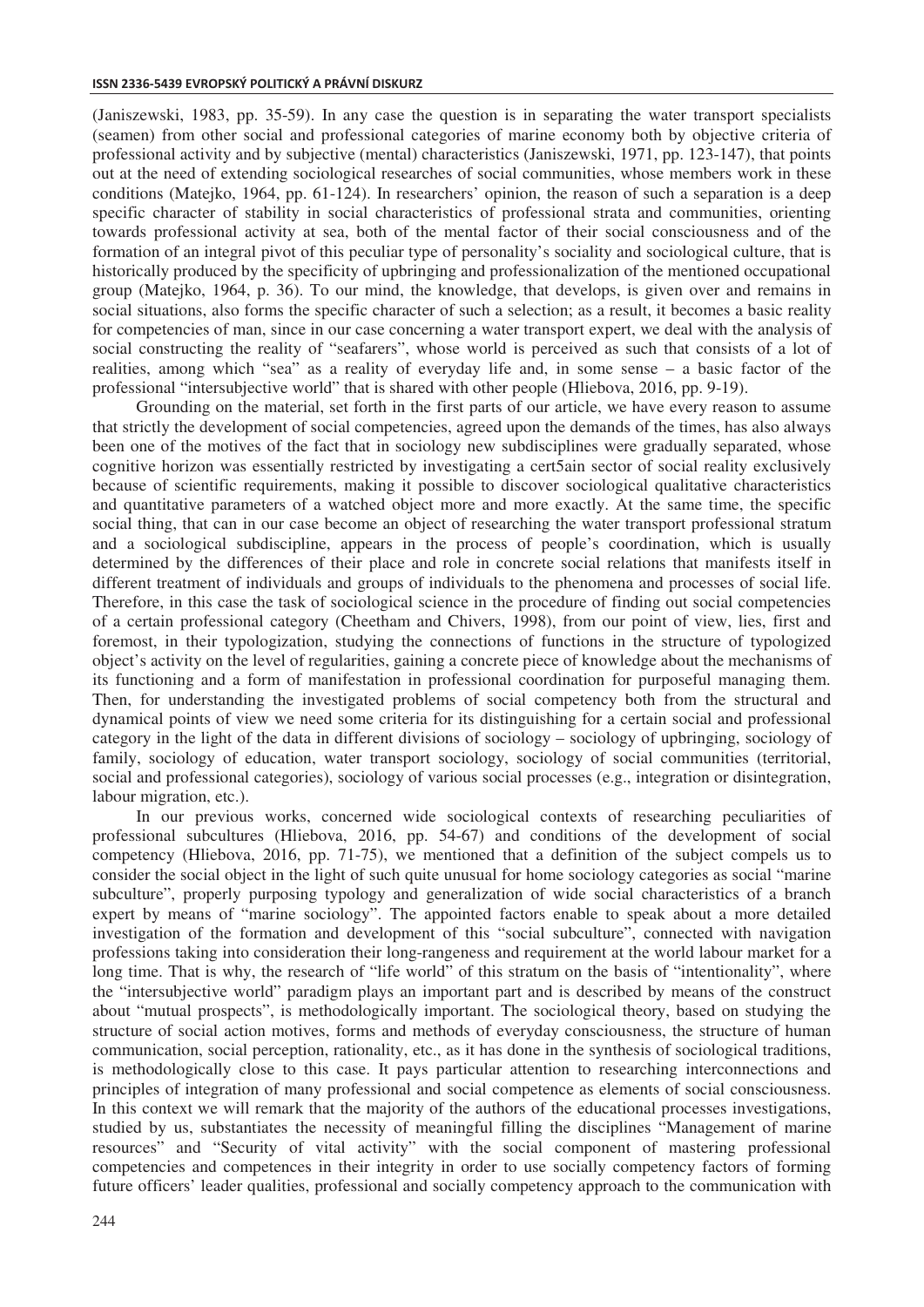the members of a crew in the conditions of keeping to the branch standards and procedures in coming to decisions (Istomina and Orlova, 2005; Shafran, 2008; Sherman, 2014, pp. 190-193), as well as forming personality significant individual professional characteristics in navigation conditions. A number of empirical investigations directly and indirectly testifies the need of researching social competency of commercial fleet specialists as a condition of successful professional, interpersonality, role interaction in a professional environment, the expansion of understanding a coordination specific character in professional groups in the conditions of isolated studying the factors which assist their development (Kahveci, 2002). Generalizing the above-mentioned material, we will indicate, that though the interest of experts in the problems of professional competency o water transport specialists has a long and rich traditions (Chigrin, 2011), still in many research aspects methodological non-structuralness and obscurity in the approaches to studying the factor of social competency itself against the background of general world-view and value directions of humanities educational programmes of modern technical educational institutions worry to death.

According to the materials of many investigations, commercial fleet specialists, taking into consideration the duration of cruises, the need in professional retraining, the communication with coastal departments, the administration of client companies, etc., besides the professional sphere of communication, anyhow are constantly included in the scientific and educational, social and everyday, administrative and labour, leisure, religious, public, scientific and sociocultural, mass amusing, family and other spheres of communication (Kilic, 2013, pp. 169-174).

Since social competency functionally acquires the features of the factor of forming a certain level and direction of relations – prevalence of solidarity or estrangement in some social groups, the resulting universal and invariant forms of manifestation can be considered:

– the level of consideration (an assessment of agreement, concordance and foresight of behaviour of individuals in the group interaction);

– the level of cooperation (an assessment of successfulness of individuals' teamwork for attaining a common object and creating useful values for functioning a group and the development of its each representatives);

– the level of subordination (an assessment of the efficiency of subjugation and subordination relations, taking place as a result of irregular access of people to knowledge, authority, information and other vital means).

That is why the problem of scientific accompaniment of the educational process demands both grounding the principles of using a certain totality of conceptual positions which form professional and normative, psychological and pedagogical, sociological bases of the development of social competency of water transport experts and taking into account the factors, stated in the previous investigations:

– social and psychological regularities of sailor's communicative activity in an international ship's company (contracts of short duration, intercultural coordination, aiming mentality at preventing risks (Istomina and Orlova, 2005);

– individual mental peculiarities (emotional intellect) of regulating behaviour and activity of subjects of professional practice;

– external factors of the efficiency of implementing an achieved level of social competency (a cross-cultural aspect, an international ship's company).

The data of deep interviews (Hliebova, 2016), taken by the author from representatives of marine professions (acting marine navigators-officers having international sailor's passports and working for a long time by profession in the commanding staff in foreign companies), make it possible to assure a number of motivational peculiarities of the inner world of this professional stratum respondents: inclination to active cognition of the surrounding world, inward mental participation in a certain culture of "seafarers", they point out at psychological importance of following many home marine traditions, indicating generally a complete uncertainty concerning professional self-realization in this country now.

#### **4. The author technique of measuring social competency of water transport experts**

On the grounds of the results of the analysis of the above-mentioned interdisciplinary principles of forming social competency and considering social and psychological peculiarities of international ship's companies in a number of the author deep interviews (Hliebova, 2016), we have distinguished the following directions of researching social competency of future sailors in accordance with its structural components, singled out by us, namely:

– of the content and processual component together with its intercultural, strategic and cognitive aspects (cultural coordination, constructing a communication strategy, peculiarities of seaman's thinking);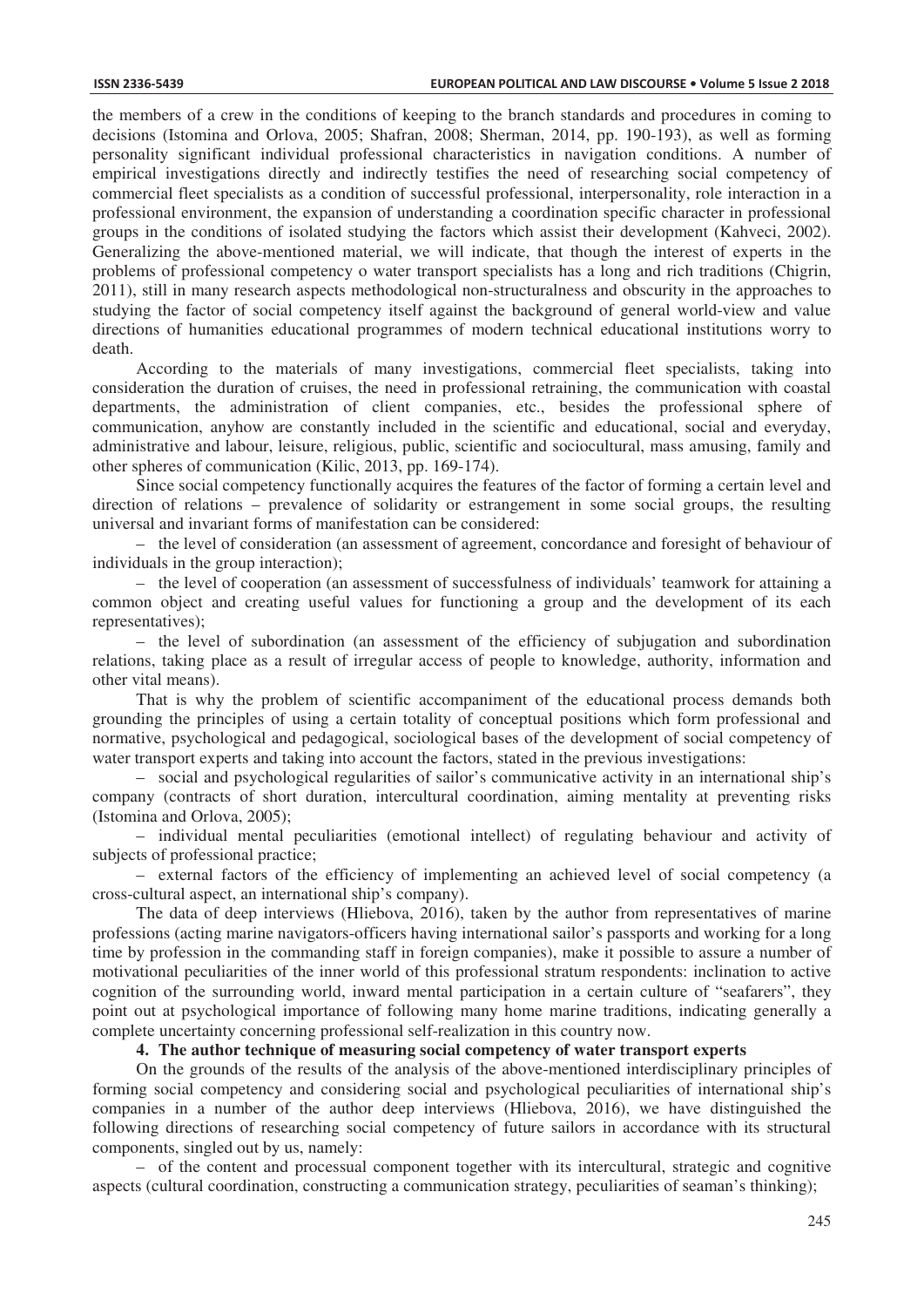#### **ISSN 2336-5439 EVROPSKÝ POLITICKÝ A PRÁVNÍ DISKURZ**

– of the motivational and purpose-oriented component – striving for communication;

– of the moral and social component – following moral standards of behaviour.

In our investigation social competency is measured by means of the author questionnaire, consisting of items (questions) that reflect the structure elements of social competency and concerning them (in Laikert's scale, see Table 1) respondents estimate the extent of finding out the structural elements of social competency and extent of their (elements') professional importance. On the whole, in the measured structure of social competency there are 4 large units of elements: of communicative and interactive competency, of moral competency, of tolerance and of directiveness – subordinativeness.

The unit of elements of communicative and interactive competency (see Table 2) includes, in its turn, 4 groups of elements: social trend (1), offensiveness (assertiveness) (2), self-governing (3), reflexiveness (4). We are producing short definitions of groups of elements and elements themselves of communicative and interactive competency.

## **1. Social trend is a degree of personality's frankness for other people and positive orientations concerning them.**

1.1. Prosociality is the ability of personality actively to stand up for other people, to help them, to be united and impartial with them.

1.2. Flexibility of perspective is the ability to be another man's place and to look at the surrounding world from his point of view.

1.3. Pluralism of values (general tolerance) is the ability to frankness and tolerance concerning orientations and thoughts of other people.

1.4. Readiness for compromises is the ability to strive for a balance of interests (search of a compromise) in a conflict situation.

1.5. Empathy is the ability to sympathize with other people, to understand their feelings.

1.6. The skill in listening is the ability to listen to an interlocutor attentively and to perceive information.

1.7. The skill in speaking is the ability to the effective verbal passing information.

## **2. Offensiveness (assertiveness) is the ability to manifest and actively implement one's own interests.**

2.1. Offensiveness, impetuosity (the ability to realize one's own intentions) is the ability to assert one's interest successfully in social situations.

2.2. Readiness for conflicts is the ability to come into conflict (not to avoid it) and actively look for its solution.

2.3. Extroversion is the ability to make friends with other people and enter into social contacts.

2.4. Resolutiveness is the ability to venture quickly one of many variants of behaviour.

## **3. Self-governing is the ability of man to act pliantly and rationally, to take various roles deliberately.**

3.1. Self-control is the ability to govern one's behaviour (oneself) rationally, including stress situations.

3.2. Emotional stability is the ability to be emotionally steady, to overcome aggression or social anxiety.

3.3. Pliability in actions (deeds) is the ability to act quickly and according to a situation if it is necessary.

3.4. Internality is the man's conviction that he is himself responsible for the events in his life and for the results of his behaviour.

#### **4. Reflexiveness is the ability to analyse oneself and one's communication partner critically**

4.1. Self-presentation is the ability to make a positive and desirable impression on the people around. 4.2. Self-perceiving is direct (immediate) attentiveness to oneself, the disposition to reflexiveness,

perceiving oneself. 4.3. Perceiving one's own influence is indirect (accessory) attentiveness to oneself, the inclination to

conscious accepting and perceiving one's own influence on the behaviour of other people. 4.4. Analytical perception of other people is the disposition to valuating other people by means of watching them.

The "differential tolerance" group of elements consists of racial, national, sexual and religious tolerances (see Table 3).

The "moral competency" group of elements includes the following components (see Table 4): integrity, authenticity, honesty, courage, loyalty to one's word, responsibility, humility-self-criticism containingness, justice, compassion, detachment to oneself, forgiveness for others.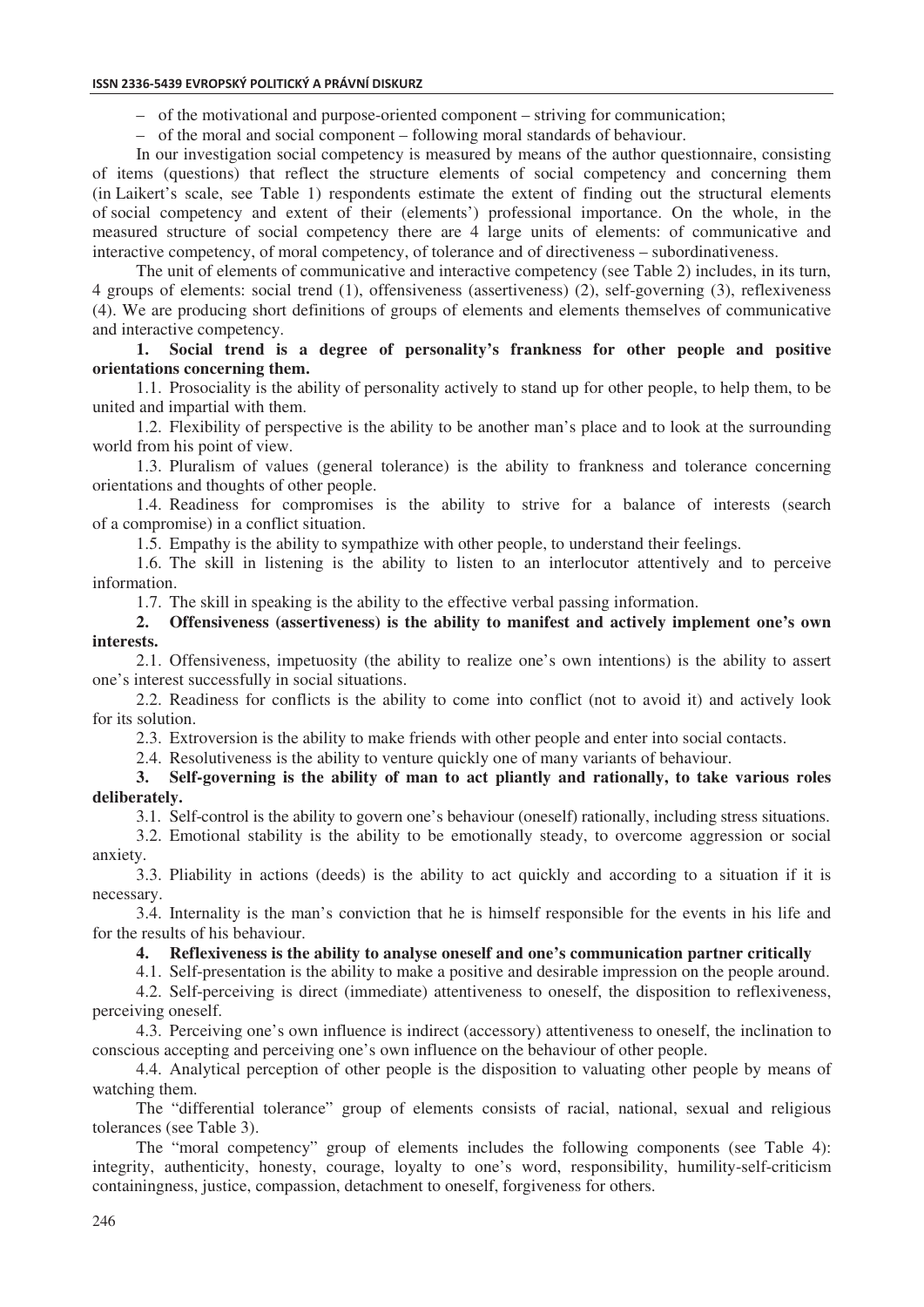The "directiveness-subordinativeness" group of elements has only 2 elements: directiveness is the ability to carry out professional commanding power; subordinativeness is the ability to play subordinative (dependent) social and professional parts.

*Table 1* 

# **How are the mentioned actions, deeds and qualities characteristic of you and how are they important for successful work in your profession?**

|                                                                  | How are the mentioned actions, deeds<br>and qualities characteristic of you? |                                  |                                  |                                               |                               |                                      | How it is important for your successful<br>work in the ship? |                      |             |                       |                                                   |                     |           |                  |
|------------------------------------------------------------------|------------------------------------------------------------------------------|----------------------------------|----------------------------------|-----------------------------------------------|-------------------------------|--------------------------------------|--------------------------------------------------------------|----------------------|-------------|-----------------------|---------------------------------------------------|---------------------|-----------|------------------|
| When you speak or<br>are in contact with<br>other people,<br>you | measure<br>small<br>very<br>ョ                                                | measure<br>small<br>$\mathbb{H}$ | measure<br>small<br>Ξ.<br>Rather | say<br>$\circ$<br>difficult<br>Š.<br>$\equiv$ | measure<br>in large<br>Rather | measure<br>arge<br>∸<br>$\mathbb{H}$ | measure<br>arge<br>$\overline{\phantom{0}}$<br>very<br>듸     | unimportant<br>Quite | Unimportant | unimportant<br>Rather | say<br>$\overline{c}$<br>difficult<br>.<br>2<br>出 | important<br>Rather | Important | important<br>ery |

*Table 2* 

# **Social (communicative and interactive) competency\***

| Variable                                        | Indicator                                                                       |           |  |  |  |  |
|-------------------------------------------------|---------------------------------------------------------------------------------|-----------|--|--|--|--|
| <b>SOCIAL TREND</b>                             |                                                                                 |           |  |  |  |  |
| Prosociality                                    | You help other people and rescue them.                                          | $1\div 7$ |  |  |  |  |
| Flexibility<br>of perspective                   | You are in another man's place and look at the world from his point<br>of view. | $1\div 7$ |  |  |  |  |
| Empathy**                                       | You sympathize with another person and understand his or her feelings.          | $1\div 7$ |  |  |  |  |
| Tolerance<br>$(general)**$                      | You accept other people in the state they are and treat them patiently.         | $1\div 7$ |  |  |  |  |
| Readiness<br>for compromises                    | In a conflict situation you make mutual concessions.                            | $1\div 7$ |  |  |  |  |
| The skill<br>in listening<br>efficiently        | You listen to your partner attentively, trying to understand him at his best.   | $1\div 7$ |  |  |  |  |
| The skill<br>in speaking<br>efficiently**       | You speak to the point and intelligibly to other people.                        | $1\div 7$ |  |  |  |  |
| OFFENSIVENESS (ASSERTIVENESS)                   |                                                                                 |           |  |  |  |  |
| Assertiveness /<br>offensiveness<br>impetuosity | You persistently carry out your policy, you attain your aims.                   | $1\div 7$ |  |  |  |  |
| Readiness for<br>solving conflicts              | You do not avoid conflicts, but search for the ways of their solution.          | $1\div 7$ |  |  |  |  |
| Extroversion                                    | You easily make friends with other people and enter into contacts with<br>them. | $1\div 7$ |  |  |  |  |
| Resolutiveness                                  | In difficult situations you act bravely and resolutely.                         | $1\div 7$ |  |  |  |  |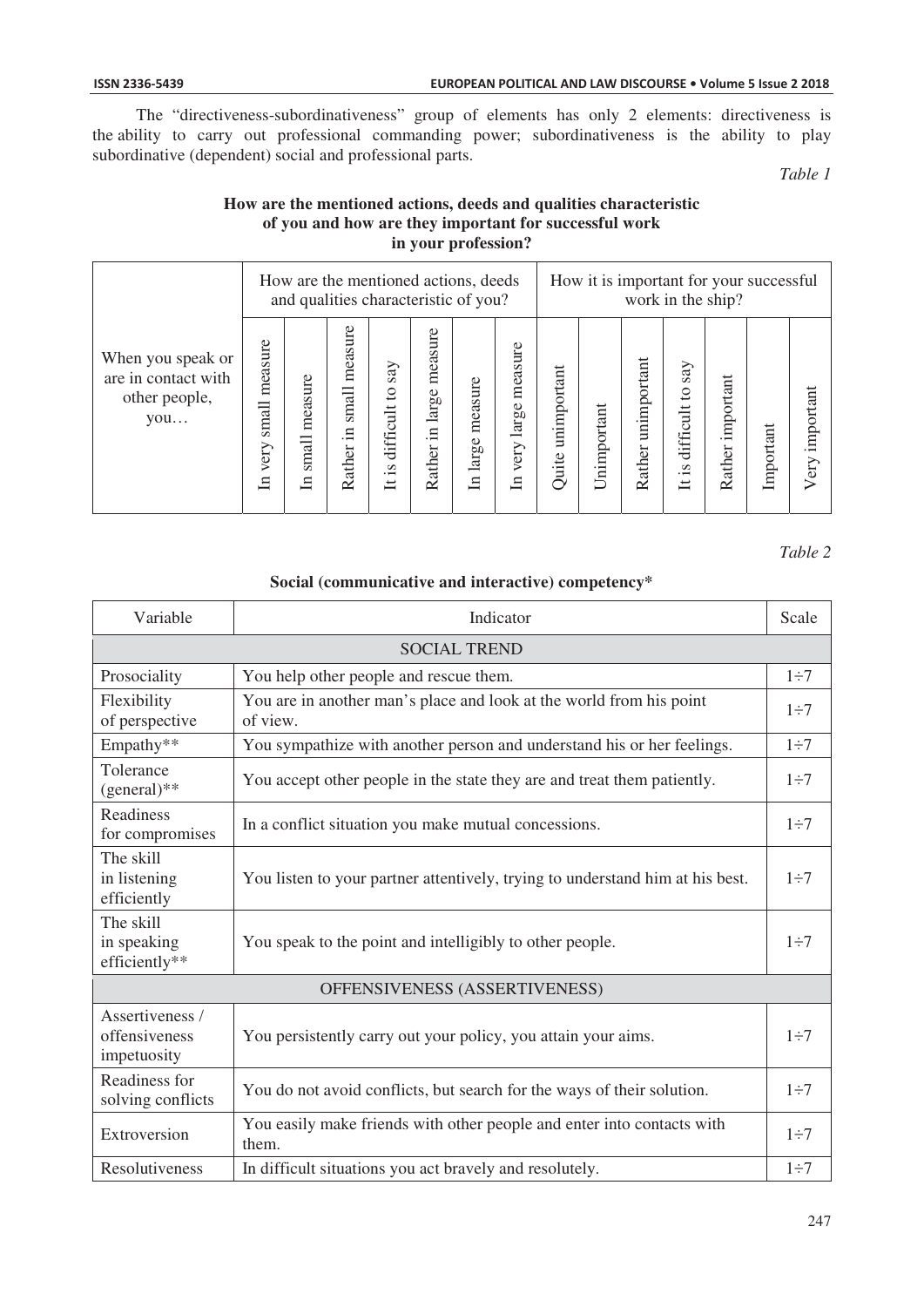| Variable                                       | Indicator                                                                                                   |           |  |  |  |  |
|------------------------------------------------|-------------------------------------------------------------------------------------------------------------|-----------|--|--|--|--|
| <b>SELF-GOVERNING</b>                          |                                                                                                             |           |  |  |  |  |
| Self-control                                   | You show self-control, govern your behaviour in stress situations.                                          | $1\div 7$ |  |  |  |  |
| Emotional<br>stability                         | You are emotionally stable and steady, you control your anger or anxiety.                                   | $1\div 7$ |  |  |  |  |
| Pliability<br>in actions<br>and deeds          | If it is necessary, you act flexibly and according to a situation but not from<br>force of habit.           | $1\div 7$ |  |  |  |  |
| Accepting<br>criticism<br>and feedback         | You accept criticism, information about your mistakes calmly and with<br>interest.                          | $1\div 7$ |  |  |  |  |
| Internality                                    | You are sure that success and failure in communication and coordination<br>with other people depend on you. | $1\div 7$ |  |  |  |  |
|                                                | <b>REFLEXIVENESS</b>                                                                                        |           |  |  |  |  |
| Governing<br>self-presentation                 | You produce a positive and desirable impression on the people surrounding<br>you.                           | $1\div 7$ |  |  |  |  |
| Self-perceiving                                | You perceive your own desire, feelings, thoughts, actions.                                                  | $1\div 7$ |  |  |  |  |
| Perceiving<br>the influence<br>on other people | You realize how your words, actions, deeds have an influence on the<br>behaviour of other people.           | $1\div 7$ |  |  |  |  |
| Analytical social<br>perception                | You can get to know and appreciate other people, attentively watching<br>them.                              | $1\div 7$ |  |  |  |  |
| DIRECTIVENESS / SUBORDINATIVENESS**            |                                                                                                             |           |  |  |  |  |
| Accepting<br>administrative<br>influence       | You carry out orders (instructions) of your leaders punctually and in good<br>time.                         | $1\div 7$ |  |  |  |  |
| Doing<br>administrative<br>influence           | You give clear and intelligible orders (instructions) to your subordinates.                                 | $1\div 7$ |  |  |  |  |

\* On the basis of Kanning, U.P. (2005)<sup>1</sup>: Soziale Kompetenzen: Entstehung, Diagnose und Forderung. Gottingen Hogrefe.

\*\* This is added by us to the general structure of social competency (Kanning, U.P.) according to the field research results, taking into consideration the specific character of sea transport organizations.

# *Table 3*

# **Tolerance (diffential)**

| Variable                        | Indicator                                                                      |            |  |  |
|---------------------------------|--------------------------------------------------------------------------------|------------|--|--|
| Racial tolerance                | I recognize/accept people as they are, regardless of their race.               | $1 \div 7$ |  |  |
| National tolerance              | I recognize/accept people as they are, regardless of their nationality.        | $1\div 7$  |  |  |
| Religious<br>tolerance          | I recognize/accept people as they are, regardless of their religion.           | $1\div 7$  |  |  |
| Sexual orientation<br>tolerance | I recognize/accept people as they are, regardless of their sexual orientation. | $1 \div 7$ |  |  |

<sup>|&</sup>lt;br>|<br>|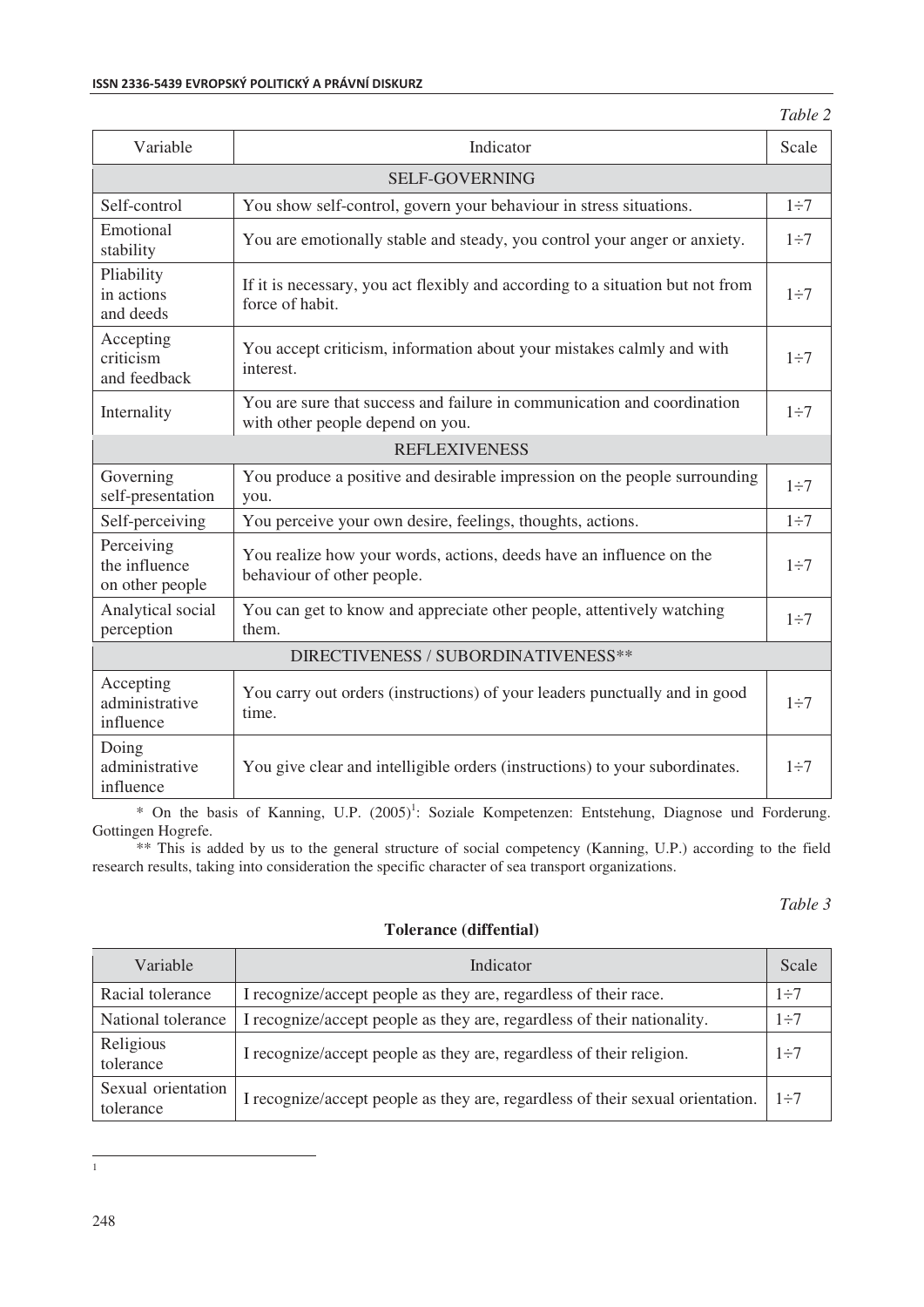*Table 4* 

| Variable                    | Indicator                                                     | Scale      |
|-----------------------------|---------------------------------------------------------------|------------|
| Integrity,<br>authenticity  | You act according to your principles, values and convictions. | $1\div 7$  |
| Honesty                     | You tell the truth.                                           | $1\div 7$  |
| Courage                     | You stand up for the things which are right and fair.         | $1\div 7$  |
| Loyalty to one's<br>word    | You keep your promises.                                       | $1 \div 7$ |
| Responsibility              | You are responsible for everything you have (have not) done.  | $1\div 7$  |
| Humility,<br>self-criticism | You recognize your mistakes and failures.                     | $1\div 7$  |
| Justice                     | You are responsible for other people.                         | $1\div 7$  |
| Compassion                  | You actively take care of other people.                       | $1 \div 7$ |
| Detachment<br>to oneself    | You are able to forgive yourself your own mistakes.           | $1 \div 7$ |
| Forgiveness                 | You are able to forgive other people their mistakes.          | $1\div 7$  |

#### **Moral competence\***

\* On the basis of Moral Competency Inventory (MCI) // Lennick, D. and Kiel, F. (2005) Moral Intelligence: Enhancing Business Performance and Leadership Success. Wharton School Publishing.

The author understands that the real social factors and sociocultural stereotypes of exclusively anthropological, psychological and political origin (ethnocultural, mental, confessional, ideological, etc. character) complicate a consideration of sea professional and coastal social regional subculture and require individual investigations. However, this circumstance does not a priori limit the directions of tracing the genesis of an object, because on the conceptual approach level it is important that social competency is not confined to the measure of some contextually independent social skills, and in the context of our research the extension of many processual foreshortenings concerning the principal social peculiarities of skills and personal qualities of a sea specialist for performing his clearly enough lined and socially significant duties is important.

#### **Conclusions**

The solid base of studying the socializational aspects of the professional formation of experts in an exceedingly wide range of social contexts in the development of man is at present laid by theoretical investigations and sociological practice, which can be a sufficient argumentation of sociological approaches to researching the problem of the development of branch specialists' social competency in modern communities, oriented towards deeping professionalization and optimization of using labour resources. The investigations of the experts of different branches, having been analysed by us, testify, on the one hand, a certain methodological unification in the approaches to a research object, and, on the other hand, witness some methodological non-structurization and vagueness in the approaches to studying the factor of social competency itself as a resource of social development of personality. This necessity stipulates both the need in a further analysis of a wide circle of social professional, social and psychological, pedagogical and educational factors, and distinguishing problem planes of a concrete branch specialist's activity by means of an empirical and sociological investigation.

As far as the increase of standards of mutual understanding and the development of social surroundings is proclaimed a feature of modernity, not only the assessment of the level of "sociality" of these relations, but also the transition of their researches from the regime of stating and comparing branch and corporative standards to various concrete branches, theoretically proved and found out by empirical way in the course of the multifactor analysis of estimating and registering subjective components in a professional environment, are necessary. Only after an interdisciplinary agreement of social competency parameters as a subject and an object, it is possible to put the research conclusions in the standards of sociological cognition as a competent structural element of investigating social competency as a basic component of professionalization and socialization processes. Modern research methods enable to reveal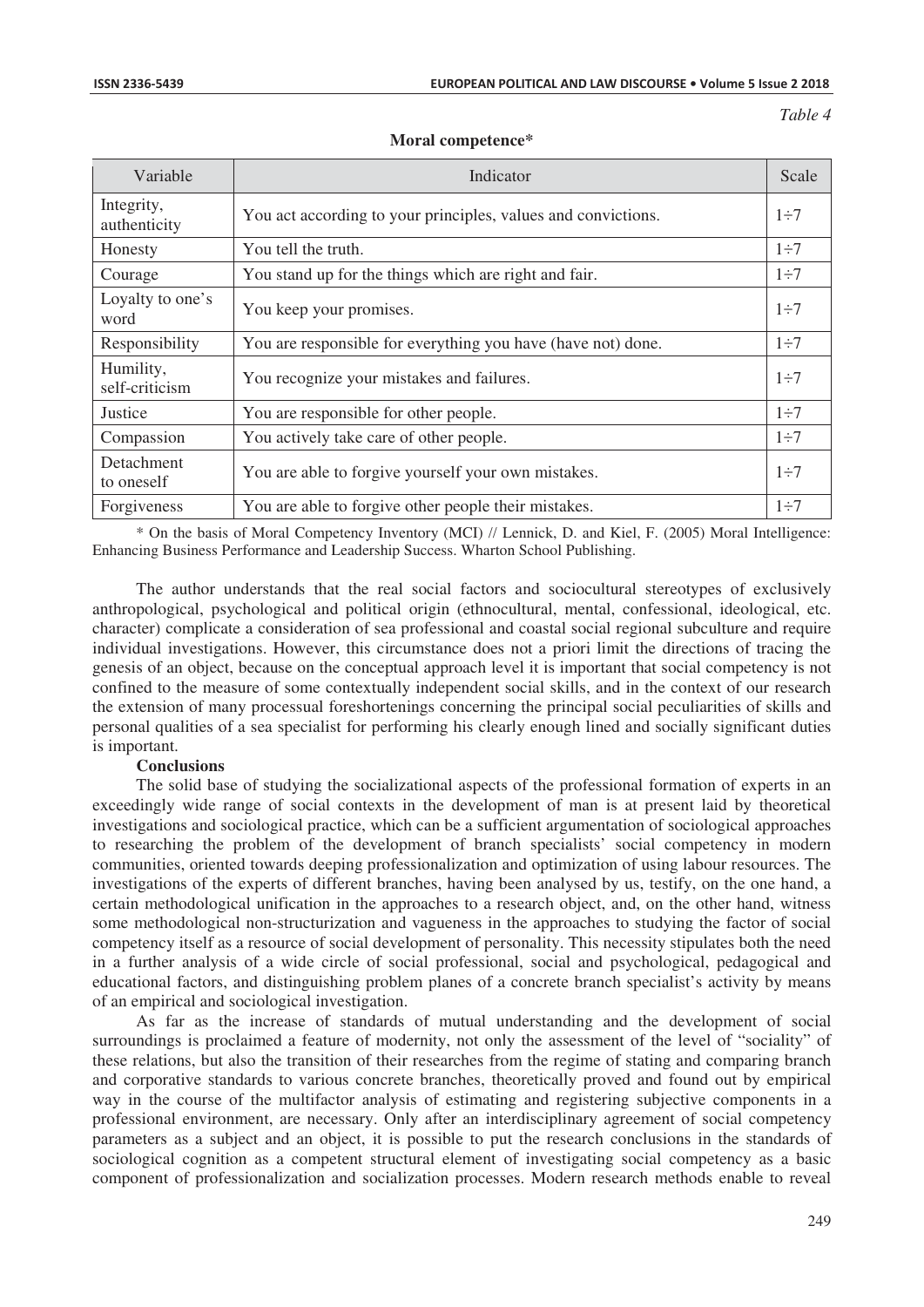#### **ISSN 2336-5439 EVROPSKÝ POLITICKÝ A PRÁVNÍ DISKURZ**

the peculiarities of many specific problem planes of forming social competences of water transport experts, to which high requirements towards professional training, mobility and social adaptivity belong.

Taking into account a considerable specific character of the water transport (marine cargo fleet) specialists' work, a further detalization of social aspects of an expert's vital activity, professional demands, planes of their crossing for finding out the peculiarities of specific character and optimal choice of methodology of empiric studying social competency of this professional group workers is necessary.

### **References:**

- 1. Abramov, R.N. (2007). *Professions after solidarity. E. Abbot's microsociology of professions. Social dynamics and transformation of professional groups in modern society*. Moscow: Institute of Sociology of the RAS,.
- 2. Argyle, M. (1981). *Social situation*. Cambridge: e.a.
- 3. Big explanatory sociological dictionary (Collins) (1999). Volume I (A-O). Moscow: Veche-ACT, 317.
- 4. Cheetham and Chivers (1998). The reflective (and competent) practitioner. A model of professional competence which seeks to harmonise the reflective practitioner and competence-based approaches, http:/www. Smithscrisca. demon. co. uk/PSYcheethametal 1988, html.
- 5. Chigrin, V.A. (2011). An account of the results of questioning the students of Kerch state Marine Technological University, Kerch: KSMTU.
- 6. Elias, N. (2004) What is sociology? Philosophy and methodology of empirical sociology. L.G. Iomin (ed.). Moscow: Publishing House of HSE, pp. 150-166.
- 7. Fields of Studies/Index Specifications (1973). Cardiff: University of Wales Institute of Science and Technology. University of Rhode Island Joint Index of Current Maritime Research.
- 8. Future Work skills 2020- Institute for the Future (no data), www. ittf.org/…/SR-1382 UPRI future work skills sm.pdf.
- 9. Hliebova, N.I. (2016). "Seafarers" in Ukrainian contexts as an object of sociological discourse. Bulletin of Odesa I.I. Mechnykov National University. Series: Sociology and Political Sciences, Odesa: ONU, pp. 9-19.
- 10. The principles of researching sociocultural phenomenon of "Seafarers" in the context of sociological practices, Bulletin of Mariupol State University. Series: Philosophy, culture sciences, sociology. Mariupol: MSU, pp. 54-67.
- 11. Hliebova, N.I. (2016). Social competency as a component of forming professionalism of water transport experts in the conditions of continuous education. Collection of scientific works of Kherson State University: Pedagogical sciences. Kherson: KhSU, pp. 71-75.
- 12. Hutmacher, W. (1997). Key competencies for Europe. Secondary education for Europe (Berne, 27-30 March, 1996). Strasburg, 1997.
- 13.Istomina, O.A. and Orlova, M. Yu. (2005). Ship's companies: experience of social and psychological studying. Vladivostok: Marine State University.
- 14.Istomina, O.A. and Orlova, M. Yu. (2005). Responsibility of the officers and crew in the conditions of long navigation. Bulletin of the Marine State University. Vladivostok: Marine State University.
- 15.Janiszewski, L. (1983). Socjologia morska jej predmiot I funkcje. Studia Socjologiczne, 3, 35-59.
- 16.Janiszewski, L. (1971). Socjologia badania ludžzmi morza. Studia Socjologiczne, 4, 123-147.
- 17. Kahveci, E. (2002) Transnational Seafarer Communities. Cardiff: Cardiff University.
- 18. Kanning, U.P. (2002). Soziale Kompetenz Definition, Srukturen und Prozesse. Zeitschrift für Psychologie, 210(4), 154-163.
- 19. Kanning, U.P. (2003). Diagnostik sozialer Kompetenzen. Bern: Hogrefe Verlag.
- 20. Kanning, U.P. (2005). Soziale Kompetenzen: Entstehung, Diagnose und Forderung. Gottingen Hogrefe.
- 21. Kilic, K. (2013) Influence of Emotional Intelligence on the Work Performance of Seafarers. Marine Navigation and Safety of Sea Transportation STCW, Maritime Education and Training (MET), Human Resources and Crew Manning, Maritime Policy, Logistics and Economic Matters. Tomasz Neumann (ed.). CRS Press, pp. 169-174.
- 22. Knoblauch, H. (2010). Von der Kompetenz zur Performanz. Wissenssosoziologische Aspekte der Kompetenz. Soziologie der Kompetenz. Wiesbaden: VS Verlag für Sozialwissenschaften, pp. 237-255.
- 23. Ksenofontova, E. and Pekhova, N. (2014). Sociology of competency and a model of competencies as a field of scientific and practical interest. Bulletin of Moscow University. Series 18: Sociology and politology, 1, 194-206.
- 24. Kurtz, Th. (2010). Der Kompetenzbegriff in der Soziologie, Soziologie der Kompetenz. Wiesbaden: VS Verlag für Sozialwissenschaften, pp. 7-25.
- 25. Lennick, D. and Kiel, F. (2005). Moral Intelligence: Enhancing Business Performance and Leadership Success. Wharton School Publishing.
- 26. Luman, N. (2006) Society of Society. Part IV: Differentiation. Moscow: Logos.
- 27. Matejko, A. (1964). Przydatnośc prakseologiczney aparatury pojęciowej dla poszczególnych dyscyplin naukowych. Praca zbiorowa. Wroctaw: Zakt. Nar. Im. Ossolińskich, pp. 61-124.
- 28. Matejko, A. (1964). Socjologia ludzi morska. Typodnik Morski, 34, 36.
- 29. Pfadehauer, M. (2010) Kompetenz als Qualität sozialen Handelns. Soziologie der Kompetenz. Wiesbaden: VS Verlag für Sozialwissenschaften, pp. 149-172.